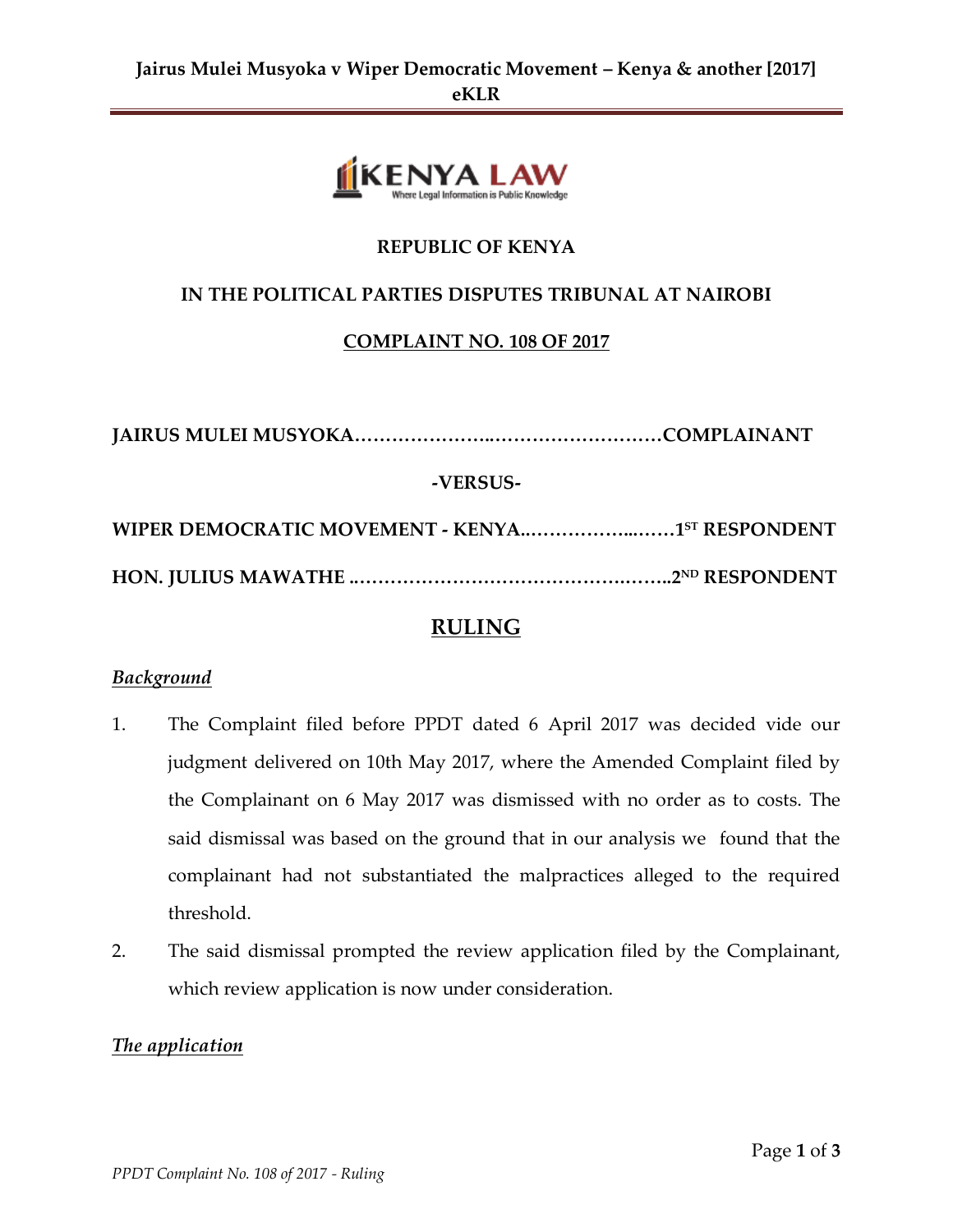## **Jairus Mulei Musyoka v Wiper Democratic Movement – Kenya & another [2017] eKLR**

- 3. The application is by way of Notice of Motion dated 24th May 2017. The applicant seeks to move this Tribunal to restrain the IEBC from gazetting the name of the  $2<sup>nd</sup>$  Respondent as a nominee for the  $1<sup>st</sup>$  Respondent for the position of Member of the National Assembly, Embakasi Constituency. The applicant also seeks to move the Tribunal to review and correct the orders it made on 10<sup>th</sup> May 2017. The application is founded on the grounds that the Applicant has found new evidence which had not been brought to the attention of the Tribunal, but if had been considered a different decision would have been arrived at. The said new evidence, previously not before the Tribunal is a demonstration of how election materials were applied in a calculated move so as to mislead voters.
- 4. The application is supported by the Complainant's affidavit in which he avers that the respondents colluded to use different and faceless ballot papers to mislead the voters, the ballot paper bore different nomination dates and that ballot papers for Members of the National Assembly and Members of the County Assembly were different.

#### *Response*

5. Mr. Sore for the Respondents opposed the application on the grounds that the evidence is not new to the extent that it would have been availed before. He further submitted that the annexures to the Applicant's supporting affidavit should not be relied upon as it does not show that photocopies were used. He relies on section 83 of the Election Act to submit that the irregularities noted cannot justify a nullification of the results.

#### *Analysis*